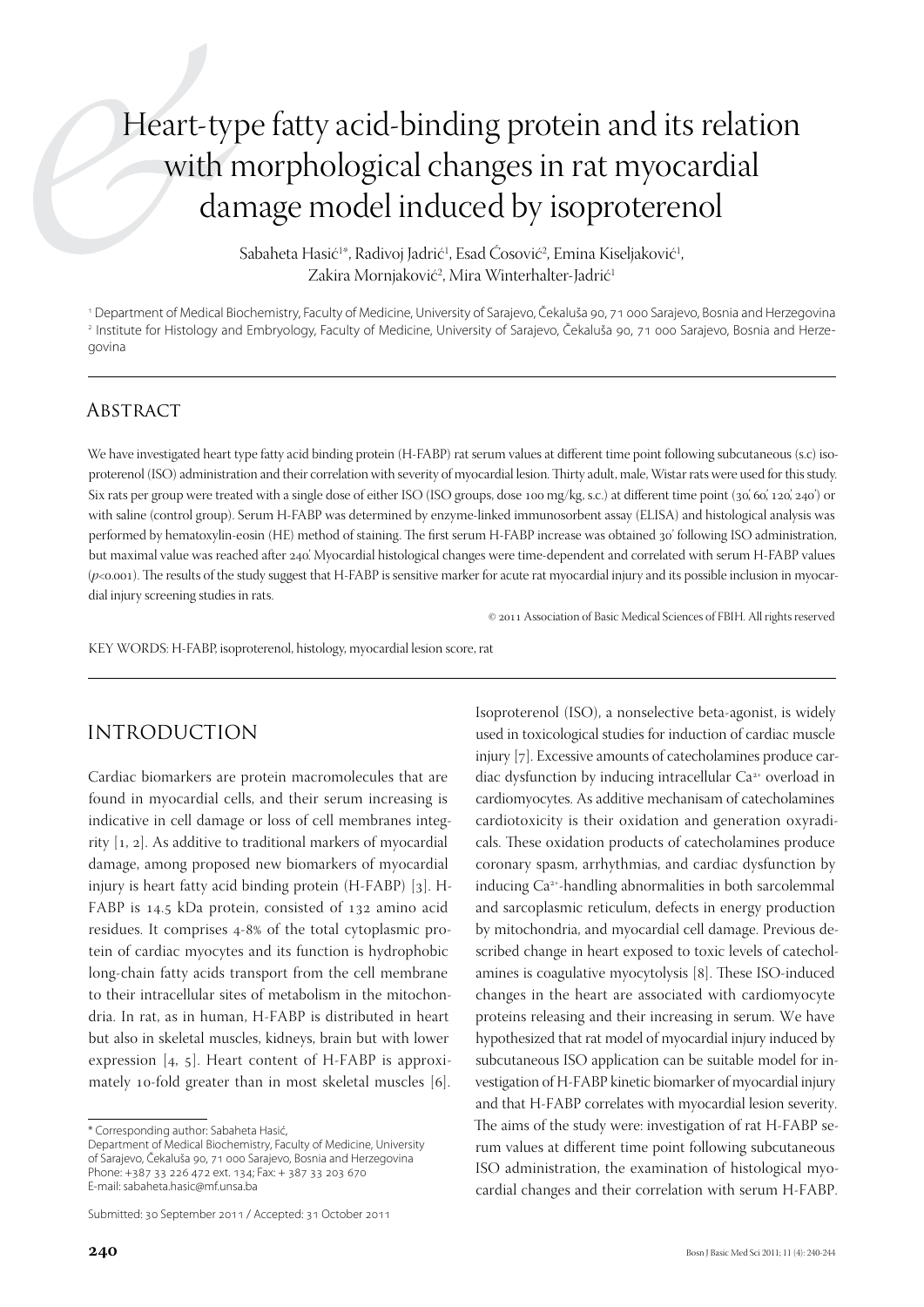# MaterialS and Methods

#### *Animals*

Wistar albino male rats (n=30), average body weight  $277 \pm$ 4.03 g were used for the study. They were rised in air-conditioned, humidity-controlled cages. Rats had free access to water and commercial food during experimental period. Ethical Committee of Medical Faculty, University of Sarajevo, approved the study protocol. We distributed rats in two groups: isoproterenol group (ISO; n=24) and control group (CG; n=6). ISO rats were divided, according to time points, into 4 groups: ISO I (30 minutes), ISO II (60 minutes), ISO III (120 minutes) and IV group (240 minutes), each group consisted of 6 rats. ISO dissolved in saline, dose 100 mg/kg of rat body weight was used for administration to ISO groups [9] and 0.95% NaCl for control group. We have administered subcutaneously volume of solution that corresponds to the species and animals' body weight [10]. Isoproterenol hydrochloride was manufactured by Sigma Chemical Company, USA. In order to determine baseline level of H-FABP (control) we have drawn tail vein blood from the conscious animals before the ISO or saline injection. After injection of ISO or saline solution, blood samples were taken from abdominal aorta after scheduled time for each group. Blood and heart samples were taken from ether-anaesthetized rats and after which rats were euthanized by decapitation. The blood was centrifuged for 10 minutes at 4000 r.p.m. The sera were frozen and stored at -20° until determination.

#### *Methods*

We used rat H-FABP quantitative test based on a solid phase enzyme-linked immunosorbent assay (ELISA) developed by Life Diagnostics Inc. West. Chester PA, USA. Samples and standards were incubated in microtiter wells coated with antibodies (capture antibody) with horseradish peroxidase-conjugated labeled antibody. During incubation time, the immune complexes consisted of antibody-antigenenzyme conjugated antibody were formed. The peroxidase labeled antibodies reacts with the substrate tetramethylbenzidine (TMB). We measured apsorbance at 450 nm spectrophotometrically by using immunoanalyzer STAT FAX 2100, USA. Values of H-FABP were given in ng/ml. Rat hearts were dissected for histological examination, shortly after blood samples were taken. Left ventricular tissue was placed in 10% buffered formalin solution, embedded in paraffin, sectioned at 4-5 μm and stained with hematoxylin-eosin (HE) and observed microscopically. We performed a histological analysis by using microscope Nikon type 400E with installed digital camera for characterization of myocardial lesion. The semi-quantitative analysis included analysis of myocardial lesion severity in subendocardial area of myocardium.

The severity of cardiac lesions was graded on a scale of 0 to 4 and based on the number of injured myofibres. For this purpose the following criteria, described by York [11], were used: 0 (no abnormalities detected); minimal (grade 1; occasional individual myofibre injury), mild (grade 2; multiple individual myofibre injury), moderate (grade 3; larger focal to locally extensive areas of myofibre injury), or moderately severe (grade 4; the majority of fibres in the myocardium affected).

#### *Statistical analysis*

We presented obtained data as mean ± standard error of mean (SEM). Nonparametric Kruskall-Wallis was used for testing between-group differences. A post hoc comparison was performed by the Mann-Whitney *U* test. Comparison of the two means of H-FABP before and after ISO or saline application was carried out by using paired *t*-test. Pearson's correlation test was used for examination of relationship between serum H-FABP and myocardial lesion score. We considered p value less than  $0.05$  ( $p<0.05$ ) statistically significant.

### **RESULTS**

Mean values of serum H-FABP were presented in Table 1. We measured baseline H-FABP value in all rats before saline or ISO administration (control). Mean baseline serum value of rat H-FABP in the groups was from 0.73-1.35 ng/ ml. Serum H-FABP rising was noted after both saline and ISO application. There wasn't statistical significant difference between serum H-FABP values prior and after saline application (*p*>0.05). ISO administration to rats was followed by H-FABP releasing from cardiomyocytes into circulation. We recorded its statistically significant increase

**Table 1.** Mean serum H-FABP value in rats of experimental groups

| Groups           | Number of<br>animals in<br>each group | $H-FABP$ (ng/ml)<br>(baseline level-<br>control) | $H$ -FABP ( $ng/ml$ )<br>(following saline)<br>or $ISO)$ | Time post<br>dosing<br>(minutes) |
|------------------|---------------------------------------|--------------------------------------------------|----------------------------------------------------------|----------------------------------|
| Control<br>group | 6                                     | $0.73+0.31$                                      | * $1.55 \pm 1.04$ NS                                     | 240'                             |
| ISO I<br>group   | 6                                     | $1.35 + 0.21$                                    | $*20.45 + 2.78$                                          | 30'                              |
| ISO II<br>group  | 6                                     | $1.25 \pm 0.13$                                  | $*17.51 + 1.41$ <sup>+</sup>                             | 60'                              |
| ISO III<br>group | 6                                     | $0.73+0.066$                                     | $37.56 + 2.63$ <sup>+</sup>                              | 120'                             |
| ISO IV<br>group  | 6                                     | $1.11 + 0.24$                                    | $51.88 + 6.81$ <sup>+</sup>                              | 240'                             |

*H-FABP-heart type fatty acid binding protein; ISO I,II,III,IV group-*ISO treated rats according to different time points (0,30',60',120', 240'); Control group-saline treated rats; Control-rats before saline or ISO administration; *Values are expressed as mean*  $\pm$  *standard error of mean* ( $\overline{X}$   $\pm$  *SEM)*;  $\overline{Y}$  $\lt$  *p* $\lt$ *0.01 control group vs. ISO group;* <sup>h</sup> *p<0.01 ISO I vs. ISO III and ISO IV; ISO II vs. ISO III and ISO IV; † p<0.01 ISO group vs. control; NS-not significantly different p>0.05 control group vs. control;*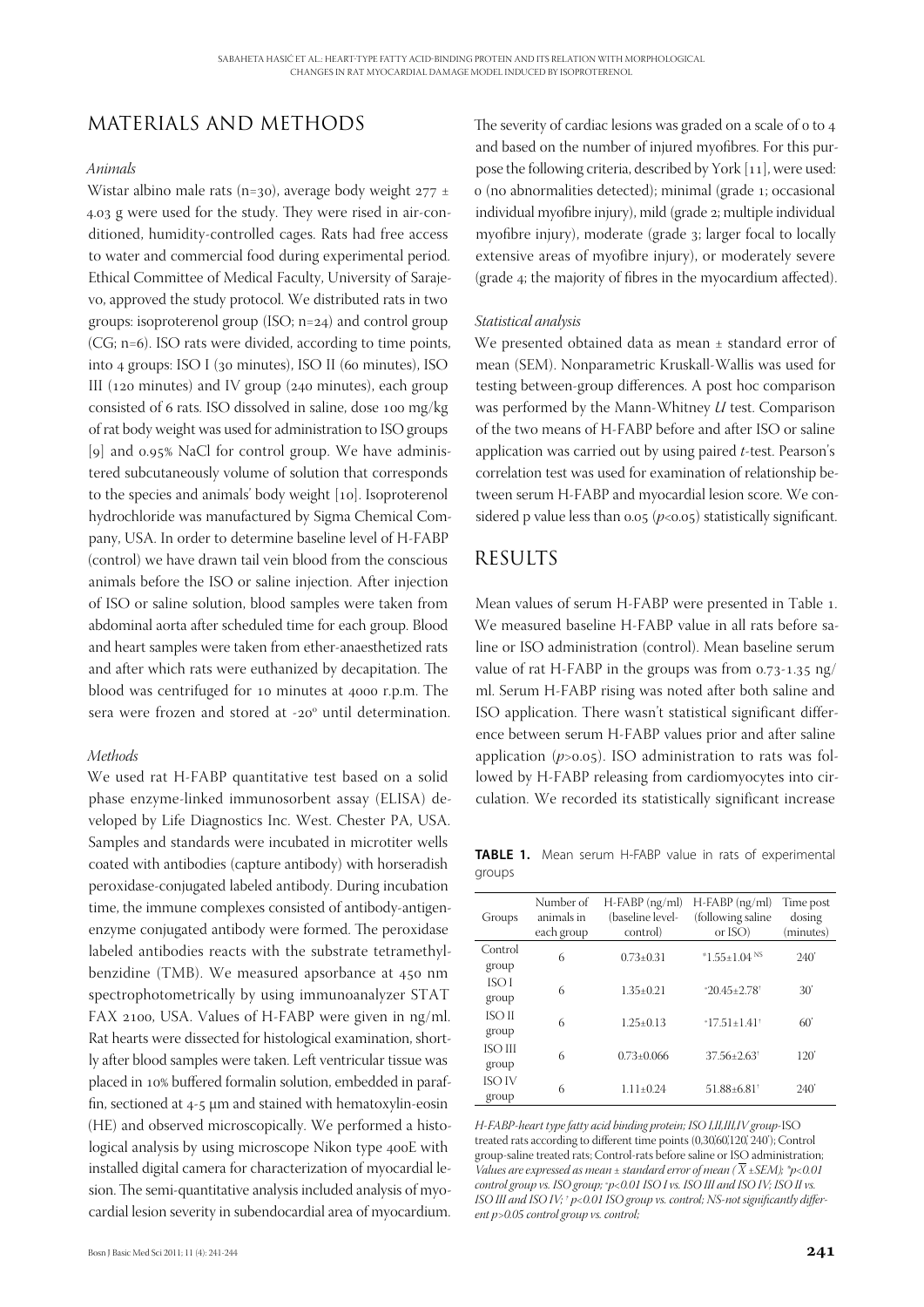

in all ISO groups in comparison with control group and control baseline value before application  $(p<0.01)$ . Serum H-FABP had tendency of rising in all ISO groups. In ISO II group we noted the lowest values which were statistically significant in comparison with value of control and control group. There was statistically significant difference between ISO I and II versus ISO III and IV groups  $(p<0.01)$ . Control rats, which received saline, showed normal composition of myocardial tissue. The earliest changes in the myocardium were evident at 30 minutes following ISO administration. More intensive changes of subendocardial and perivascular myocardium were noted. Change of myocardial tissue in groups ISO II and I were in form of myofibrillar degeneration with myofibrillar eosinophilia, oedema, vacuolization and granular degeneration. In addition, hyperchromatic nuclei were presented. We have registered changes from individual to multiple myofibre injury in these groups. Coagulative myocytolysis or contraction band necrosis was noted in



FIGURE 2. Myocardial lesion score and serum H-FABP level in rats of experimental groups. Serum H-FABP value (ng/ml) and myocardial lesion score are presented as mean  $\pm$  standard error of mean ( $\overline{X}$  ±SEM); H-FABP-heart type fatty acid binding protein.

FIGURE 1. Histological characteristics of myocardial tissue in experimental rats. (HE stained sections of left ventricular myocardium; magnifications for all images-400X) A) Control rats showing the normal appearance of cardiac myofibres; B) Early changes in the myocardium at 0.5 hours post ISO application showing myofibrillar eosinophilia, granular degeneration and partial loss of normal myofibrilar striation pattern; C) Swollen cardiomyocites with cytoplasm vacuolization and piknotic nuclei at 60' following ISO application; D) Myonecrosis at 2 hours after the administration of ISO with the nuclei vacuolization and disappearance; Ea, Eb) Myonecrosis at 4 hours after the administration of ISO with completely disappearance of cell nuclei. Necrotic muscle fibers show weak affinity for staining.

groups ISO III and IV. Beside intensive changes in cytoplasm, there were vacuolization of nuclei and completely disappearance. Myocardial lesions of ISO III group were in form of larger focal to locally extensive areas of myofibre injury. By myocardial examination of ISO IV rats, we have noted that the majority of fibres in the myocardium were affected (Figure 1). Figure 2 presents the semi-quantitative score for myocardial injury. Thirty minutes after ISO administration, severity of myocardial lesions was  $1.33 \pm 0.21$  on score scale. These histological changes were followed by increasing serum H-FABP value from 1.35  $\pm$  0.21 before application to 20.45  $\pm$  2.78 ng/ ml. Rats sacrificed 60' after ISO application developed myocardial lesion grade  $2.16 \pm 0.47$ . Mean serum H-FABP in this group was  $17.51 \pm 1.41$  ng/ml that was a lower than ISO I group value. Baseline value of H-FABP for ISO II was 1.25 ± 0.13 ng/ml. We have noted disconnection between lesion severity and serum H-FABP value. A further development



FIGURE 3. The correlation between rat myocardial lesion score and serum H-FABP in experimental groups. Myocardial lesions were graded as: 0 (no abnormalities detected); minimal (grade 1-occasional individual myofibre injury), mild (grade 2-multiple individual myofibre injury), moderate (grade 3-larger focal to locally extensive areas of myofibre injury), or moderately severe (grade 4-the majority of fibres in the myocardium affected). Myocardial lesion score is presented as mean value in groups during experimental period (4 hours). Line presents regression; dotted line presents 95% confidence interval of regression; r- Pearson' correlation coefficient; p value-level of statistical significance.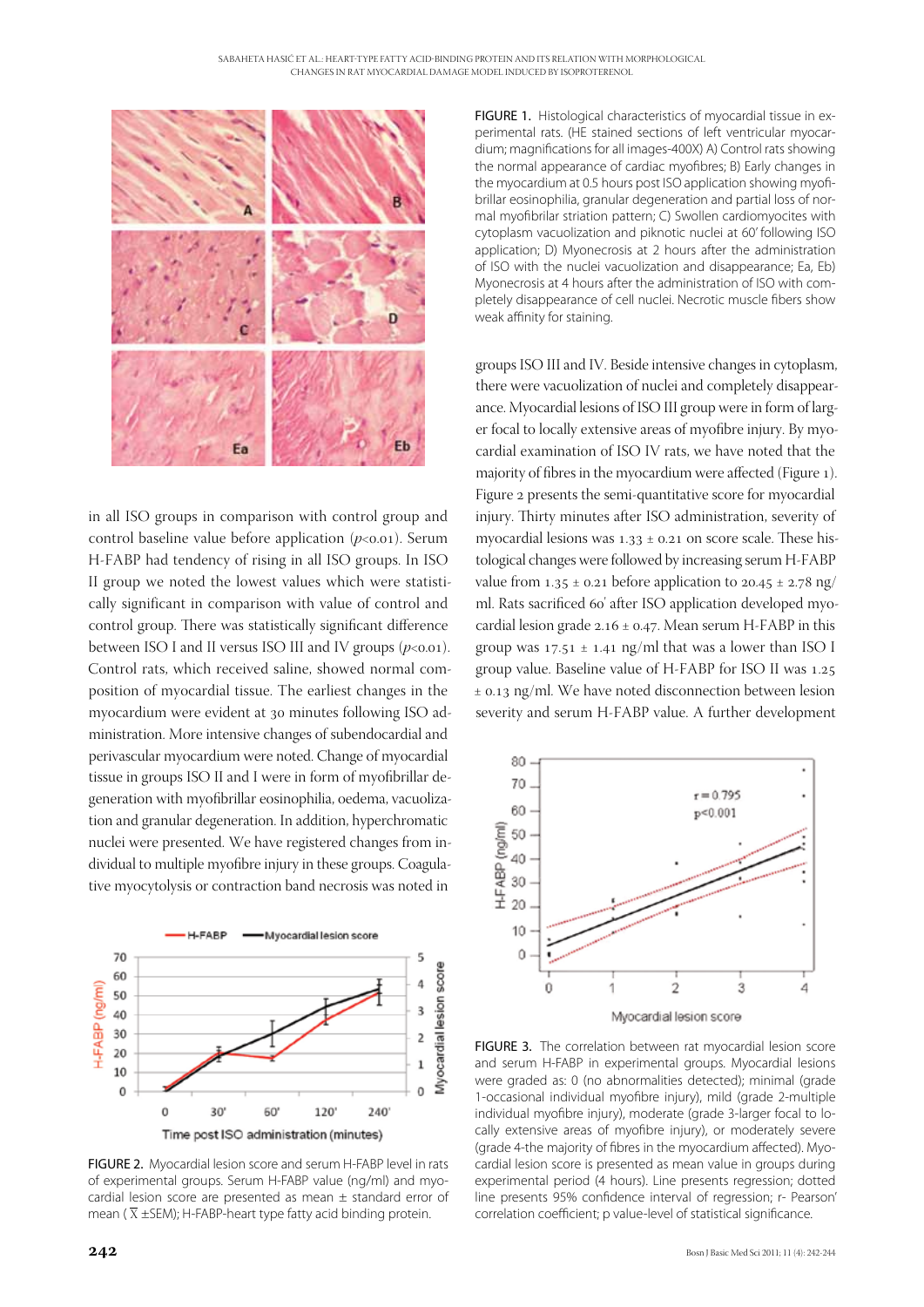through the kidneys have caused decreasing of H-FABP serum value at 60 minutes following ISO administration like in Meng's study [19]. They have considered that amount of released H-FABP from cardiomyocytes varies depend on post ischemia interval. Maximal values of H-FABP have reached at four hours after ISO application but minimal serum values have noted at two hours following ISO application. It points at biphasic kinetic of serum H-FABP observed in our study. H-FABP kinetic like in our study has been noted in the study of Meng and associates despite the different method of myocardial damage induction [19]. We have explained this serum values by progression of myocardial lesions and impaired renal function followed by slowly H-FABP elimination that has also been described in human myocardial infarction [21, 22, 23]. We have considered that small portion of serum H-FABP in ISO groups originates from kidneys because Maatman and coworkers described presence of liver (L-FABP) and heart type H-FABP in the kidney [24]. In our study, we haven't noted mild myocardial changes of control group rats induced by stress, tachycardia and myocardial hypoperfusion compared with previous published studies [25, 26]. Histological myocardial changes showed time dependency like serum H-FABP values. We have noted a more intensive changes in groups ISO III and IV in comparison with ISO I and II groups. We explained the distribution of more severe

of myocardial lesions two hours after ISO application we characterized as 3.16±0.3 and followed by increasing of serum H-FABP ( $37.56 \pm 2.63$  ng/ml). Baseline serum H-FABP value of ISO III rats was  $0.73 \pm 0.066$  ng/ml. Four hours after ISO administration, we described myocardial lesion severity as mean group value  $3.83 \pm 0.16$ . This severity score was followed by serum H-FABP increasing from 1.11±0.24 before and  $51.88 \pm 6.81$  ng/ml after ISO administration. The correlation between the onset of histopathological lesions and serum levels of H-FABP are illustrated in Figure 3. It was noted significant positive correlation between myocardial lesion score and rat serum H-FABP value ( $p$ <0.001; r=0.795).

# Discussion

Laboratory evaluation of cardiac injury by protein biomarkers measurement is of great importance in clinical and nonclinical studies because of lack specificity and sensitivity of traditional enzyme markers. The study was performed to investigate possibility of ISO induced rat myocardial injury detection by measurement serum H-FABP as maker of myocardial damage. The baseline H-FABP level in blood is likely to be due to the continuous release of this protein from skeletal muscle cells [12]. Serum H-FABP concentration measured in apparently healthy individuals is result of continuous releasing from damaged skeletal muscle cells and its concentration is subject to biological variations like age, sex, circadian rhythm [13, 14, 15]. We used commercial test kit for rat H-FABP determination because of dissimilarity of human and rat H-FABP [16] and we have observed the lower H-FABP baseline level in circulation of rats than in previous investigation, included human samples [17]. Subcutaneous saline administration to rats of control group has induced H-FABP increasing in serum but there was not statistical significant difference compared to baseline level (*p*>0.05). Because of low H-FABP expression in intramuscular and subcutaneous adipocytes [18], we have considered that increased H-FABP serum level in control group partially originates from these adipocites. Tachycardia and relative myocardial ischemia induced by stressful effect of handling can be cause of possible H-FABP releasing of cardiac cells' origin. The results of our study have showed that as early as 30 minutes after ISO administration to rat, serum H-FABP level was significantly higher than the baseline level that indicates its high diagnostic sensitivity for myocardial injury detection. Meng and associates in their study have used animal model of acute myocardial infarction induced by ligation of left anterior descending (LAD) coronary artery [19]. As small cytosolic protein, H-FABP is released quickly from ischemia-damaged cardiomyocytes. Its circulation half-life is about 27 minutes [20]. Short H-FABP half-life, small molecular mass and rapid elimination

Bosn J Basic Med Sci 2011; 11 (4): 243-244 **243** myocardial lesions by ISO influence on adrenergic receptors followed by consequences in form of blood pressure reduction and myocardial necrosis development. The adrenergic stimulation results by increasing of the rate and force of myocardial contraction followed by hypoxia of the least perfused area-subendocardial area [27]. The serum H-FABP levels showed an association with the development of cardiac lesions. Increased HFABP serum level preceded maximal lesion severity development. It points at high sensitivity of H-FABP in detecting of minimal myocardial damage caused by ISO application. Our results are in concordance with Clement and coworker study results [28]. They have measured serum troponins and H-FABP in dose dependent study and noted that release of cardiac troponins and H-FABP begin early in myocardial injury, prior necrosis development and correlate well with myocardial injury morphologically detected. In the Meng and associates study serum H-FABP correlated with myocardial inafrction size as in our study [18]. Limitation of the study is lack of H-FABP specificity that indicates the need for combined measurement with cardiac specific marker like cardiac troponin I. Conclusions The conducted study demonstrates that H-FABP is sensitive marker of myocardial injury in rats treated with ISO